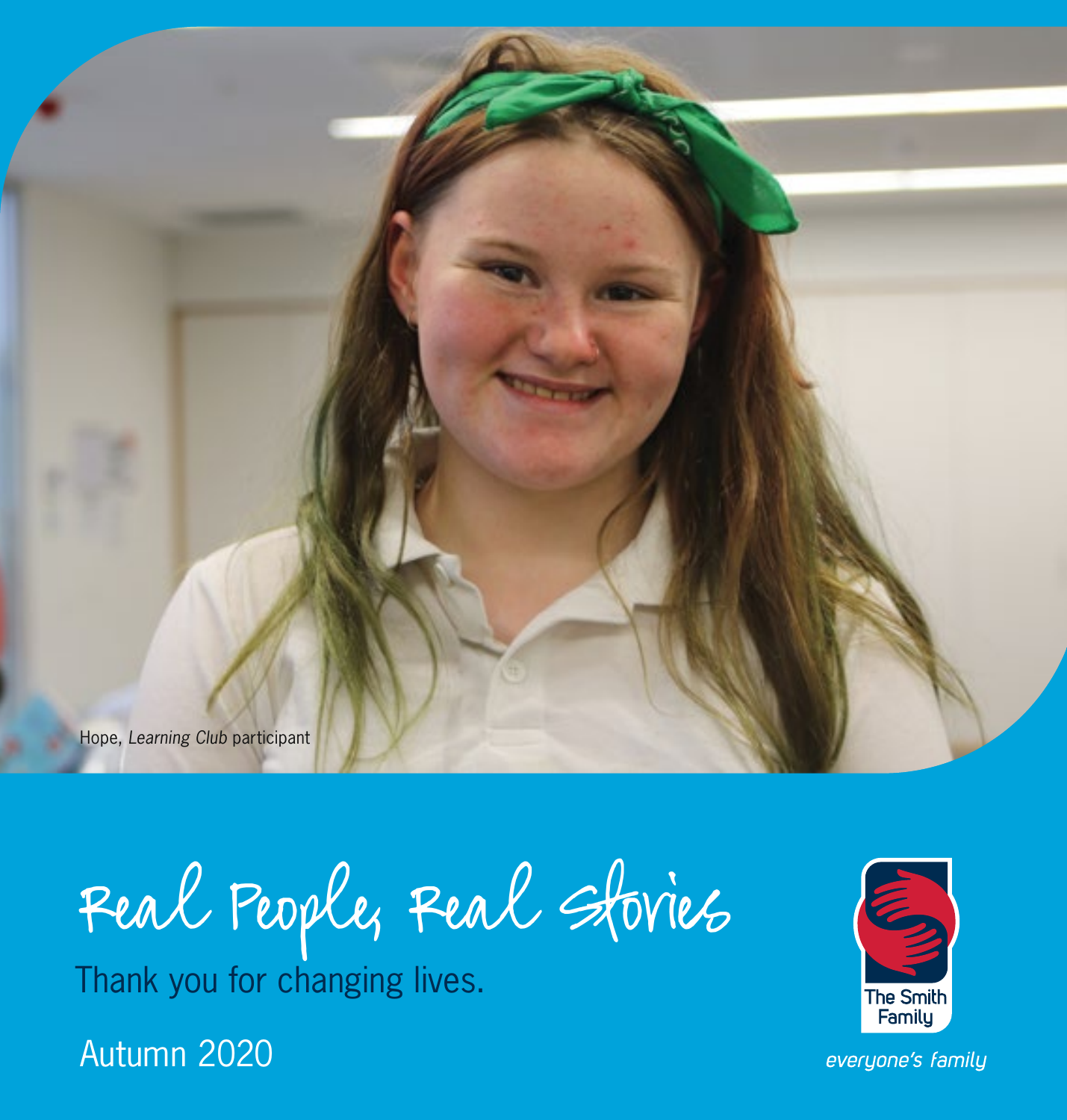## **Your gift has a greater impact than you realise**

Can you imagine what it feels like to always be on the outside? We often hear from our students that, before taking part in our learning programs, they were teased because they couldn't keep up in class. But supporters like you help change that.

I can't thank you enough. You give disadvantaged students the chance to catch up and succeed at school. This builds their selfworth and they grow up feeling that they are part of something. As they go on to achieve great things, it inspires all around them.

There are many stories inside and I hope you enjoy them all. On page 8, 12-year-old Hope shares how encouragement from our tutors has

inspired her goal to help others. And on page 4, you'll hear why Nathan has no fear about his future.

Thank you for helping students in need to do their best at school. The ripples of your support extend further than you know.



**Dr Lisa O'Brien Chief Executive Officer**

#### **Our Commitment to Child Protection**

The Smith Family is committed to always acting in the best interests of children, providing safe environments and acting to protect them and other vulnerable people from abuse and neglect. For more information, visit our website at **thesmithfamily.com.au/child-protection**



## **thank you!**

**Our supporters donated \$4.4 million to our Christmas Appeal, which will provide 10,476 children with the vital help they need in 2020.**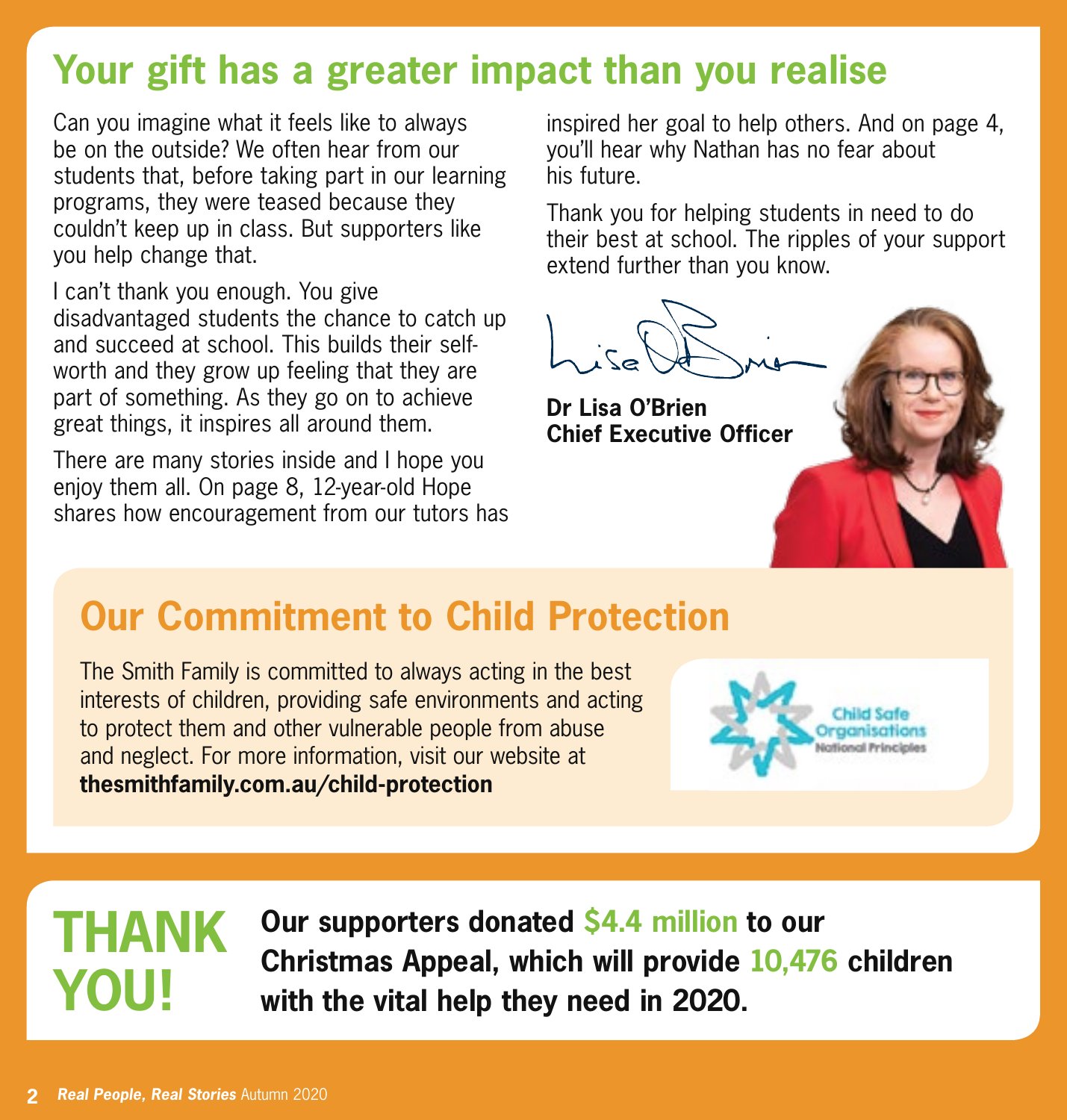#### **What you helped us achieve in 2018 – 2019**





**90% of students agreed**  *student2student* **made it easier to do their schoolwork**





#### **Four in five**

**students who left in Years 10 to 12 were working and/or studying 12 months after leaving the program**

**These programs are helping students build the skills and confidence to attend school more regularly, stay at school longer and go on to further study or employment. Together we are changing the lives of children living in poverty.**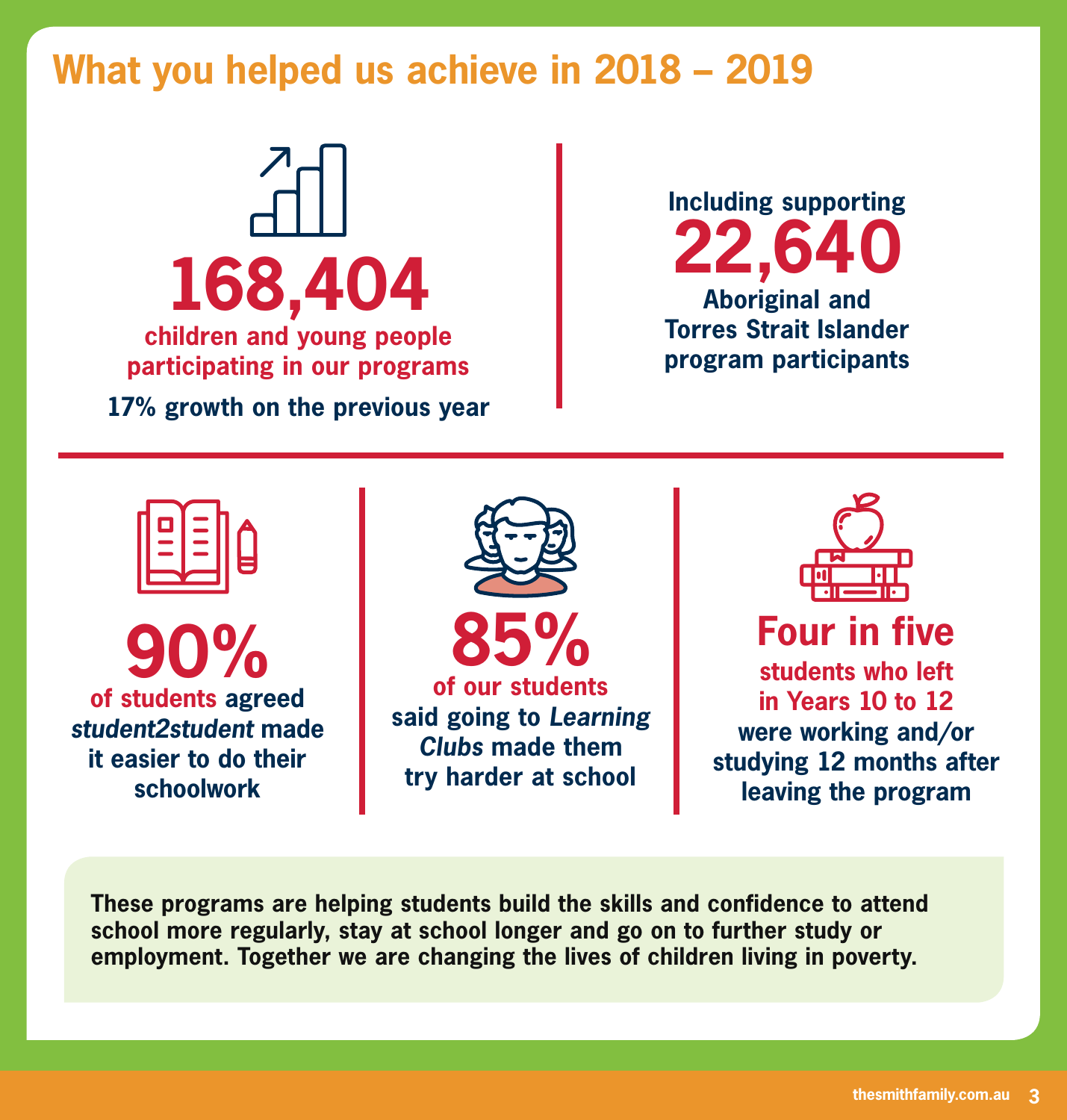#### **Nathan used his mentor's advice to spark his academic goals**

**"In Year 10, I took every opportunity that was presented to me. I saw the** *iTrack* **online mentoring program as a window into the world of academic study. The experience did not disappoint!" said Nathan.**

Throughout high school, Nathan was a star student. Yet he wasn't sure where that could take him after graduation. Thanks to supporters like you, Nathan was able to take part in our 18-week *iTrack* program. Being connected to a mentor from a professional background opened a world of possibilities for his future.

"Due to coming from a low socio-economic background, I knew very little about university. Through *iTrack*, the mentor communicates their life experience and guides the student towards their aspirations," said Nathan.

**"In terms of my interests (academics and philanthropy), none of my family or teachers could advise me regarding my future. My mentor patiently answered my questions about life after school.**

"It was fantastic to talk to someone I didn't know, because she didn't have a predetermined pathway in mind for me."

Advice from his mentor helped Nathan get the most out of his senior years and form a clear plan for his career path.

**"At the time, I had no idea what I wanted to do. My mentor was very skilled at talking me through my own thoughts. It was less a case of her telling me what to do, and more a case of helping me to realise what I wanted to do," said Nathan.**

"Through my mentor's guidance, I got involved with philosophy. That was definitely the best experience of Years 11 and 12. It taught me to think more openly about a wide range of issues and even just general life.

**"Currently I am in my first year of a Bachelor of Science. I intend to complete a Master of Pure Mathematics, followed by a Doctorate. Then I'm likely to move into a mathematician/researcher role."**

**Last year, 85% of student respondents agreed their** *iTrack* **mentor helped them understand more about how they could reach their career goals.**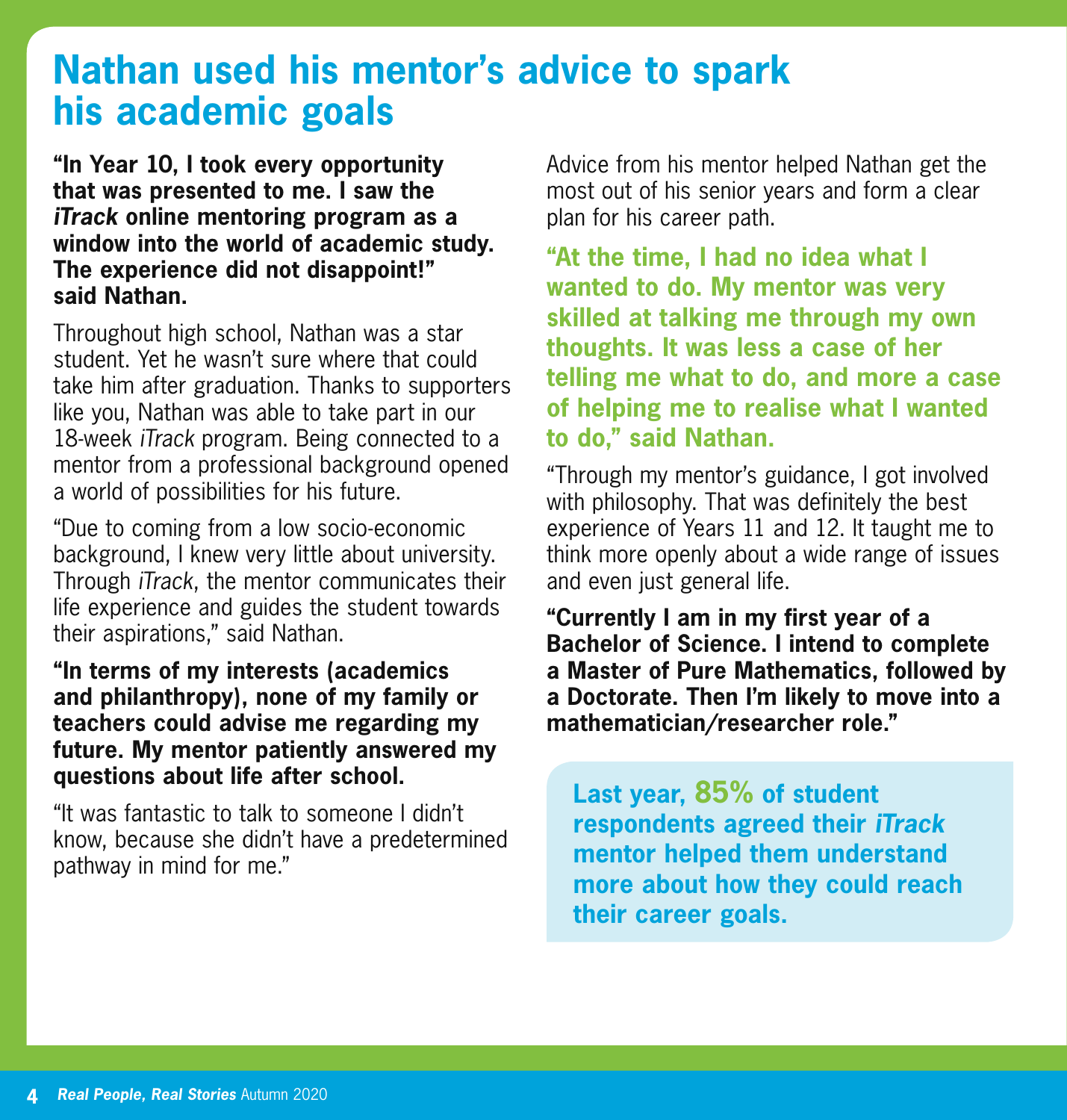**Nathan,** *iTrack* **participant with his mother (right), and Dr Lisa O'Brien (left)**

**"I attribute much of my success in school to the support of The Smith Family. And when I envisage my future, it is without struggle and adversity," he said.**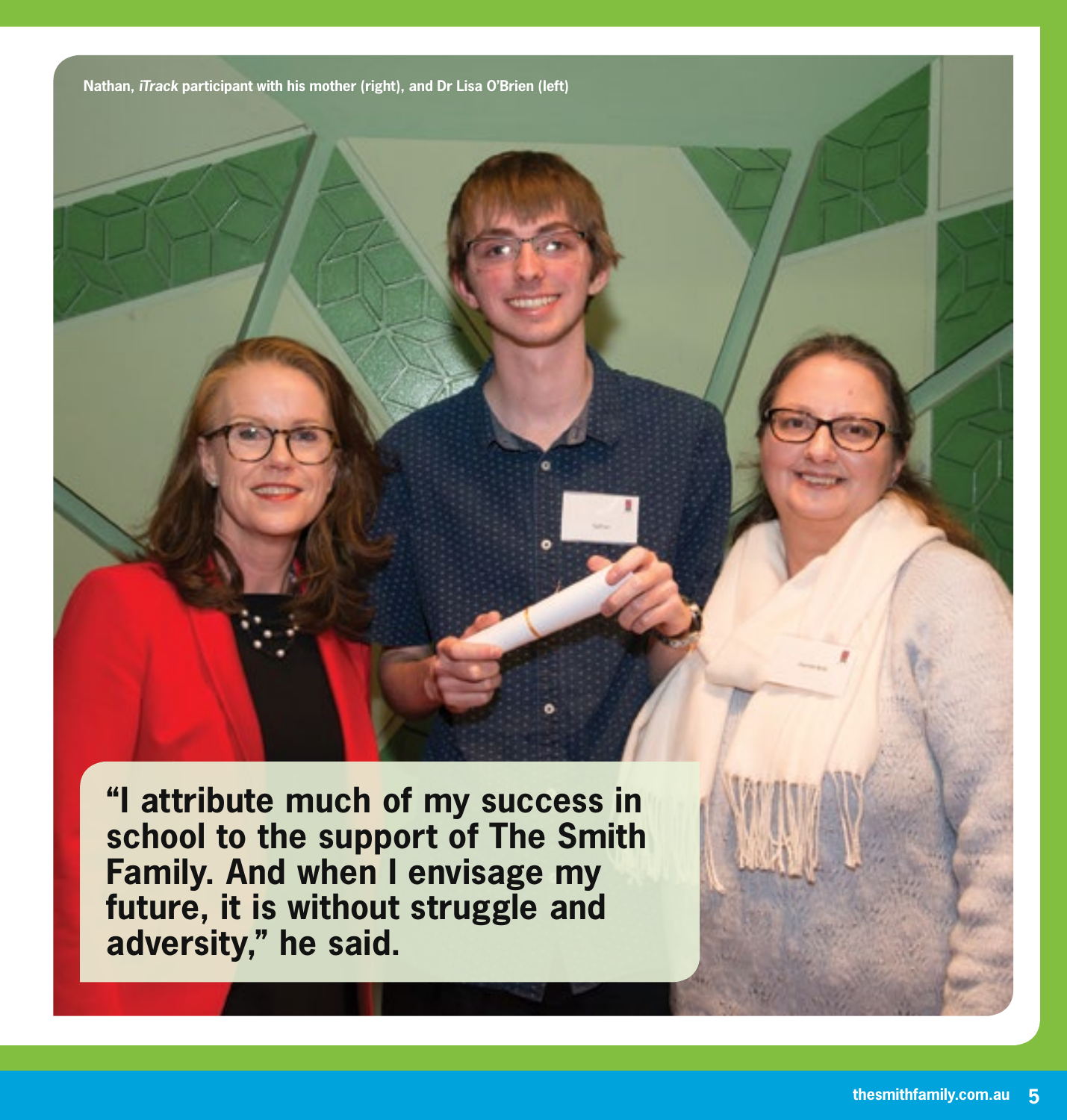## **Your support fills the gaps so students can flourish**

**"For a lot of these children, life is already hard. It is an enormous thing for families to know that there are people who care and want their children to have the best education that they possibly can," said The Smith Family**  *Learning for Life* **Coordinator, Trish.**

"It's nice to be able to give families that extra bit of a helping hand. When you first meet some of the children, they are really shy and not that engaged at school. Then you see them after they've participated in one of our learning programs and you see the confidence in them from having that support.

"There's a family that I work with. Three of the children come along to our *Learning Club* and they've recently completed *student2student*. Their mum told me that *Learning Club* is their favourite time of the week. That's amazing to hear!



"More than that, the mum said that she and her husband didn't finish high school. As their kids are getting older, it's really hard for them to help their kids with their homework.

"But with the support of the *Learning Club* tutors, the children are flourishing at school. They are building confidence and know that when they go to school, they can succeed.

**"Without this support, a lot of these children wouldn't have a great schooling experience. In all likelihood, they probably wouldn't complete their education. And this is an example of how the support helps to break the cycle of disadvantage."**

#### **What do** *Learning for Life* **Coordinators do?**

Our *Learning for Life* Coordinators are based in the communities where we work. They work with schools who identify students in need of extra support. They build a long-term partnership with families to support students throughout their education. This includes connecting them with learning and mentoring programs and other local supports.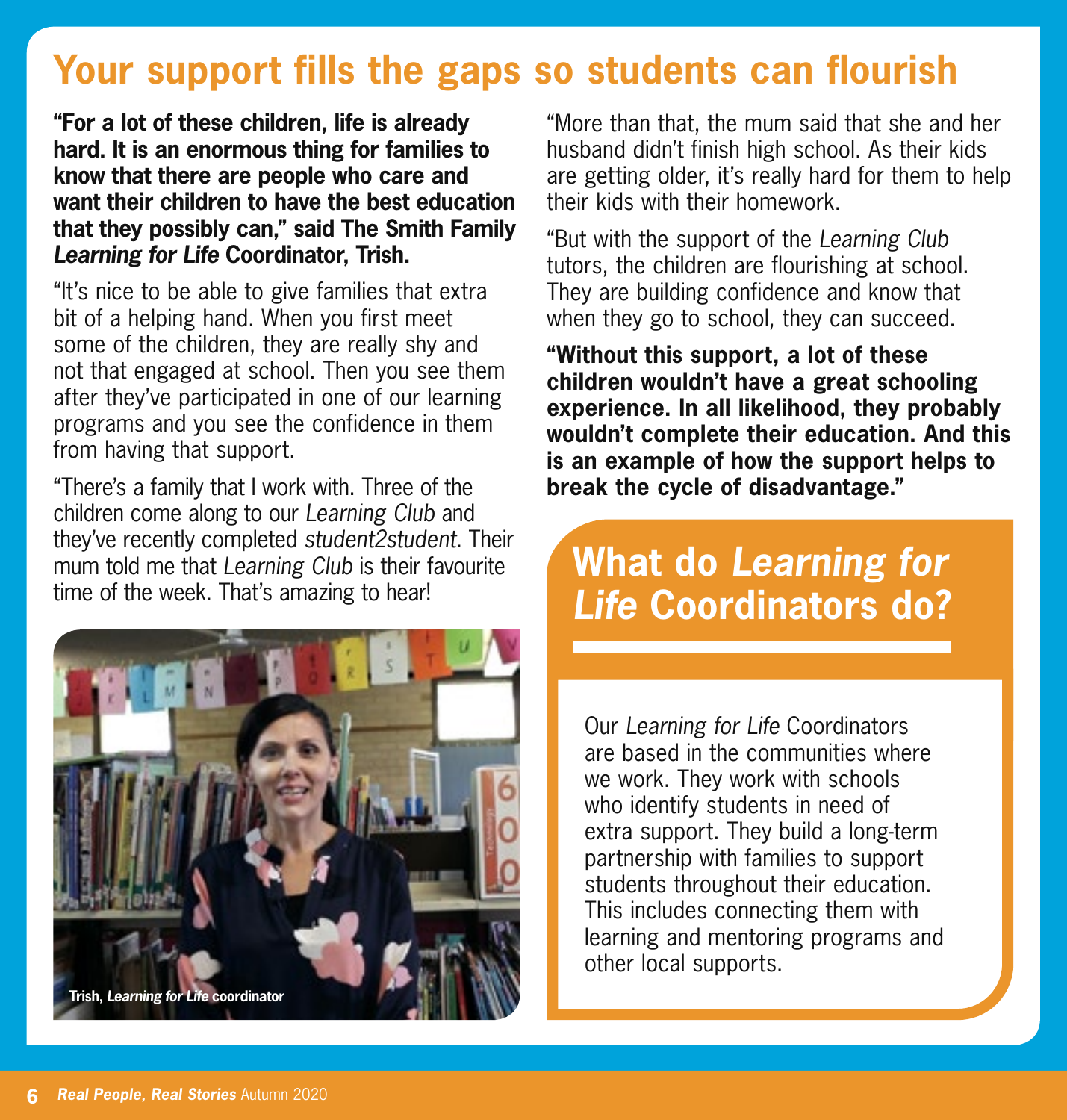#### **Abdelmasih grabs every opportunity to help him catch up**

**"I came to Australia in 2009 as a refugee. I remember it was hard. I didn't know how to communicate well because I didn't know the language much," said Abdelmasih, aged 15.**

Starting school already behind can leave a student struggling for the rest of their education. Often they lose motivation and drop out early. But supporters like you made sure that didn't become Abdelmasih's future.

For three years, Abdelmasih took part in our 18-week *student2student* reading program. Reading over the phone to an older student buddy helped him to master core comprehension skills.

"My buddy gave me so much support. I felt good, like I could start reading and not be afraid of someone judging me," said Abdelmasih.

**"At the start, I couldn't read great or talk that much. Because of** *student2student***, I do so much better now. I find it easy to keep up in class. I'm now confident to read out loud in front of the whole class."**

When Abdelmasih was in Year 9, he also participated in our online mentoring program *iTrack*. His parents were not familiar with postschool options in Australia. So Abdelmasih jumped at the chance to speak to an adult from a professional background. It helped him to build exciting aspirations.

"I didn't know what uni was like. But my mentor explained it to me," he said.

**"When I leave school, I really want to go to university. Because of** *iTrack***, this is now my goal. My advice to younger people would be to try your best at school. Never give up – nothing is impossible!"**



**97% of** *student2student* **participants improved their reading skill.**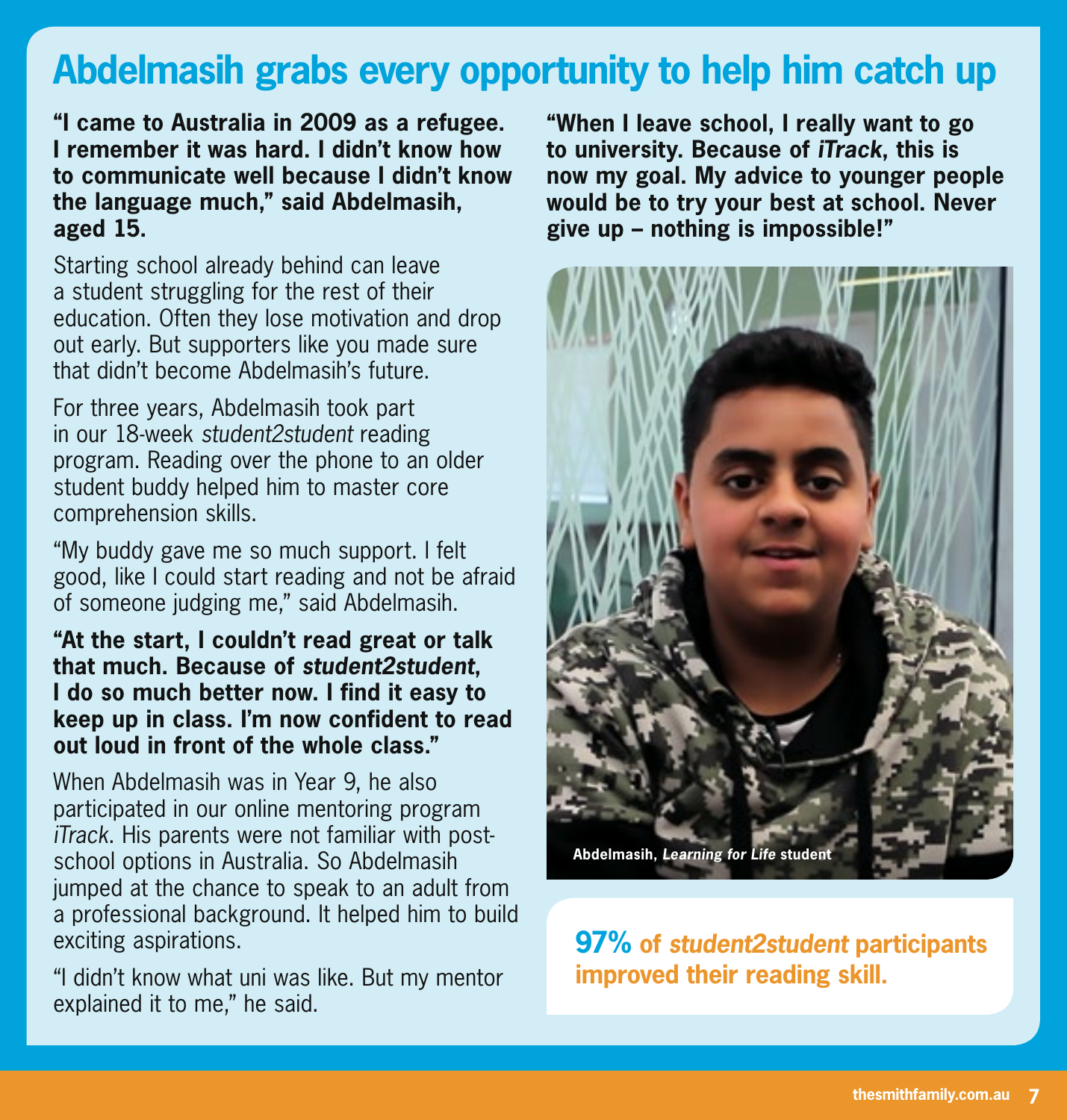## **Hope went from avoiding school to wanting to teach**

**"Because of the help from the tutors at**  *Learning Club***, I understand things a lot better. Now I always get my homework done on time instead of being late," said Hope, aged 12.**

Being singled out for living in poverty had taken a toll on Hope's confidence. And it had made her disengage from her schooling.

"I used to be really afraid to go to school. I faked being sick a lot. I didn't want to go and be bullied because I didn't have as much as everyone else," said Hope.

With support from our sponsors, Hope was able to fit in at school. But she was behind in class and needed help to catch up. Your generosity gives students like Hope access to our out-ofschool programs such as *Learning Club.*

**Last year, 87% of students said going to**  *Learning Club* **helped them do better in class. Hope loves receiving homework support from our volunteer tutors. She has discovered she is able to learn at new levels. Now she wants to help others in a similar way.**

"I enjoy maths. But I didn't used to be very good at it. At *Learning Club*, the tutors explain maths to me not just using facts, but with theory," said Hope.



**"I don't like to think inside of the box. The tutors help me in a way I can understand. Now I am doing Year 8 maths and I am only in Year 6! When I leave school, I want to be a maths teacher."**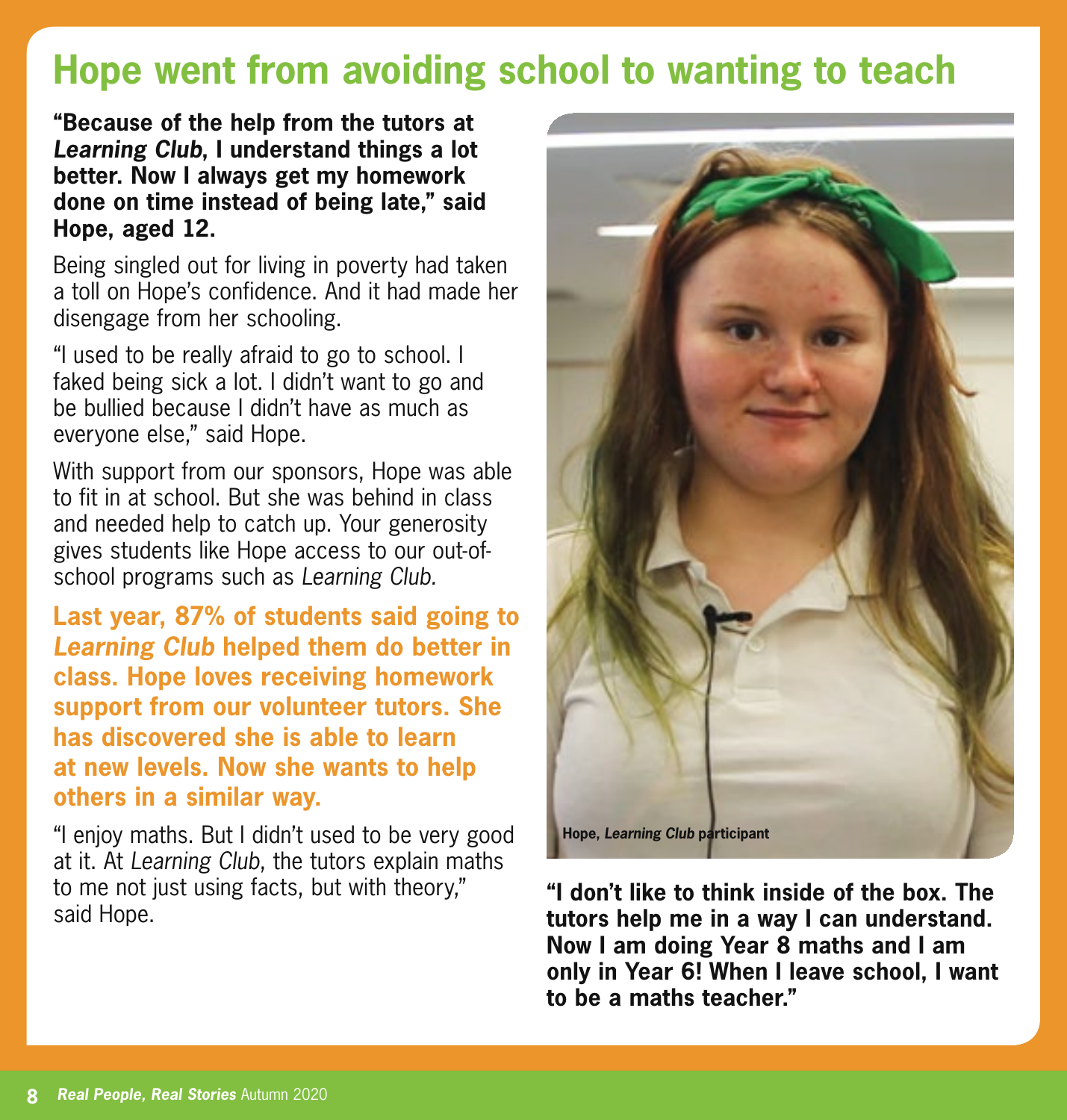#### **These students take action to create change**



**"When we researched disadvantage in Australia, we were all shocked at the reality that some families face. The idea of not having a uniform that fits or books for class was something the boys had never really thought about before," said high school teacher, Mr O'Kane.**

Disadvantaged students face many challenges at school. Your donations help us provide vital learning program support. We combine this with sponsorship from our sponsors, so students have the essentials they need for school.

At Mr O'Kane's school, tutor groups bring together boys in Years 7 to 12. The groups are encouraged to give for the benefit of others. So the boys came up with a plan to raise the money to sponsor a student in need.

#### **"They raised the money themselves at school. It was easy and the boys enjoyed it. They sold chocolates and held a barbecue in the playground," said Mr O'Kane.**

The sponsorship has been a wonderful way to connect students from different backgrounds. And the boys get a real buzz out of exchanging letters with their sponsored student.

"We have written to him a few times, especially on certain events like his birthday and Christmas. We just like to let him know that there are other people that are looking out for him and trying to help him. We just try to be friendly and write about things we are interested in like school and footy," the students shared.

**"As a group, they are definitely more aware of how lucky they are with their own lives and education. It's good as well for their self-esteem – to know that they are doing a good thing. It's really rewarding!" said Mr O'Kane.**

**If you would like to find out more about sponsorship, visit thesmithfamily.com.au/sponsor-a-child**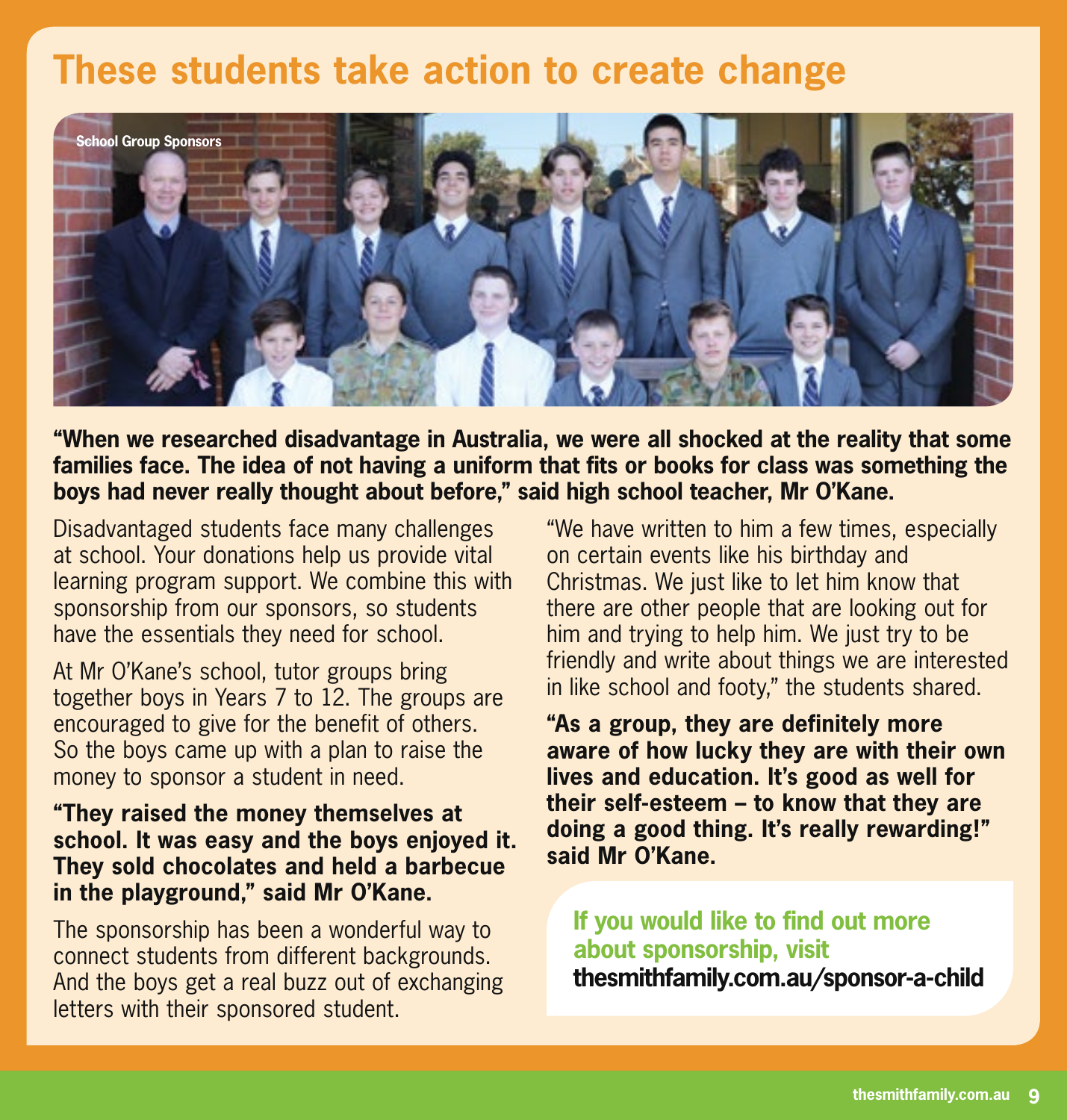#### **Volunteers like Rosemary make your donations go further**

**Thousands of dedicated volunteers make our work possible. Last year, their time added up to 362,450 hours of donated service, equivalent to almost \$10.7 million. And volunteers like Rosemary love knowing their efforts have real purpose.**



Rosemary first connected with The Smith Family in 1981 as a VIEW Club member. Now she has a permanent volunteer role assisting with recruiting other volunteers.

"This is a fabulous place. The Smith Family cares for the volunteers. And the reason we are here is tangible. I think education for children is just so important," said Rosemary.

"I do reference checks for volunteer applicants. I've got the skills because I used to be a registered nurse in a managerial position. So that was part of my job.

#### **"I hear about some really interesting people who are wanting to be volunteers and I think, 'Wow, what experience they will bring to The Smith Family!'"**

VIEW Club events provide the opportunity to hear from sponsored students first hand. "It really brings to life the impact of your support," said Rosemary. "It's quite emotional to talk to some of the students. I met a young woman. She and her sister are both studying law. Their mum has decided to further her own education too, so she's doing a course at TAFE," said Rosemary.

We are so grateful for every one of our volunteers who make our work possible.



#### **VIEW stands for the Voice, Interests and Education of Women.**

They are The Smith Family's largest community sponsor of *Learning for Life* students, supporting the educational outcomes of 1,400 disadvantaged children and young people. Through this powerful longstanding connection, VIEW is proud to help change the lives of young Australians.

This year VIEW celebrates its 60<sup>th</sup> Anniversary. Congratulations on 60 years of strength and support!

There are more than 300 VIEW Clubs around Australia, open to women of all ages. To find out more or enquire about joining your local VIEW Club, go to **view.org.au**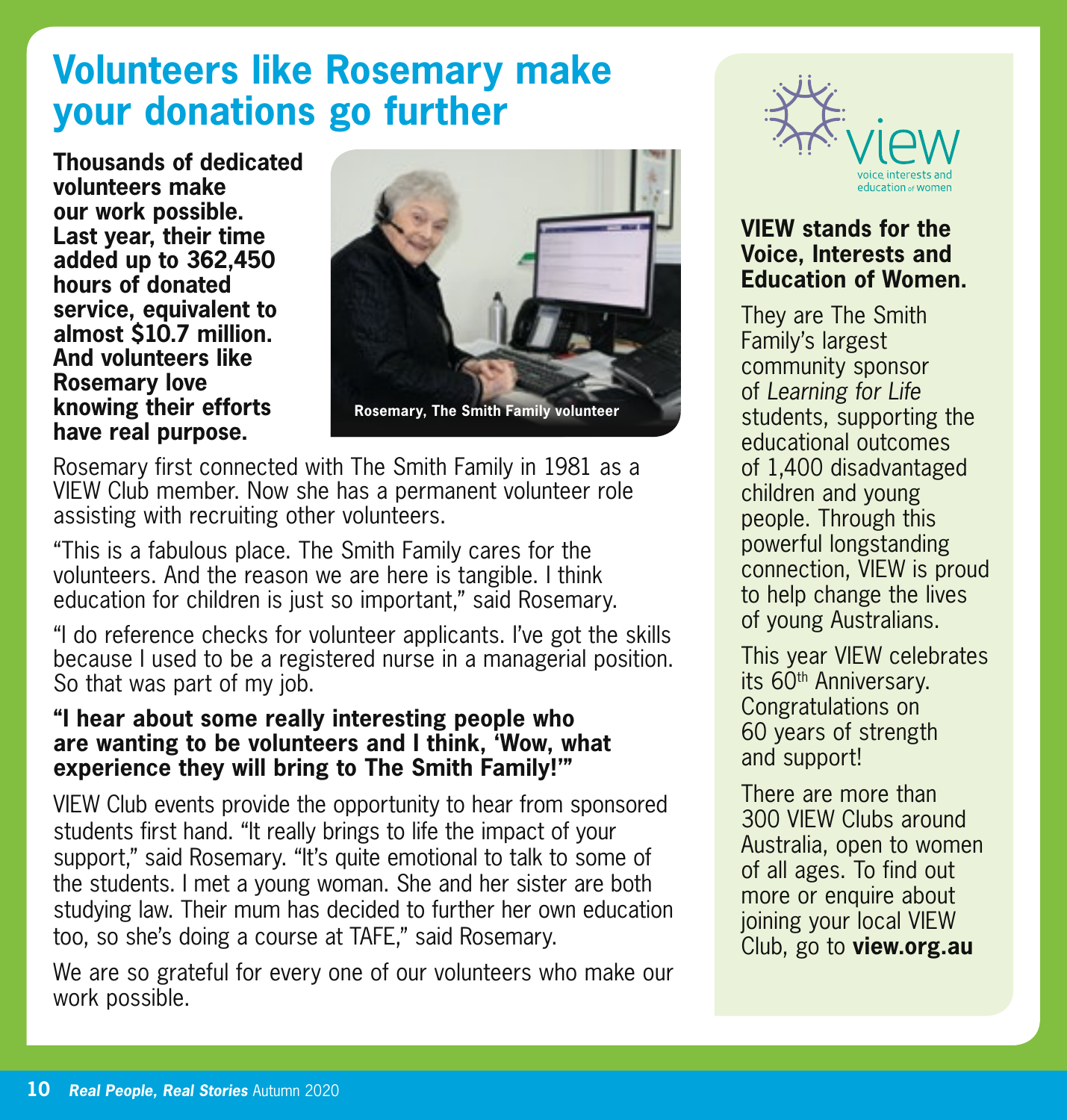## **You help creative students to paint a brighter future**

**Research shows that students who take part in creative enrichment programs have improved confidence and engagement in learning. They also perform better academically.1 Our SmArts programs foster students' talents and skills.**

Through SmArts, sponsored students in Years 8 to 11 who have shown an interest in or talent for creative arts, can take part in creative practice in the programs. It is an opportunity they might otherwise never receive. Close to half of all children living in the most disadvantaged communities do not participate in cultural or sports activities.<sup>2</sup>

**Each creative program we offer includes hands-on workshops and a site visit, such as to a university. Students hear from industry professionals. And we connect them to related organisations within their community.**

Momentum is one of our SmArts programs. It is a four-day art workshop at the Museum of Contemporary Art. The program enabled sponsored student, Lorelei, to further develop her artistic skills. She suffers post-traumatic stress disorder after an incident when she was younger. Creating art helps her escape from worry and stress.

"I use art to talk to people. I find it easier. It's exciting to see what I can draw and what my brain comes up with when I step outside my comfort zone," said Lorelei.

**SmArts increases students' creative skills, self-confidence and knowledge of post-school options. It is a great way for students to see how their creative talents could translate into a career. This could be anything from performance, to sound engineering, graphic design and more.**

#### **How SmArts helps students**



**91% reported that they had increased their creative skills.** 



**90% said they had increased enjoyment of working with others to get things done.**



**82% reported an increased level of confidence in achieving their career goals.**

1. Annear, K. (2010) *Music, dance, drama: The Benefits of extracurricular participation.* Teacher (June/July), 46-50.

2. Australian Bureau of Statistics (2012) *Children's participation in cultural and leisure activities April 2012.* ABS, Canberra.